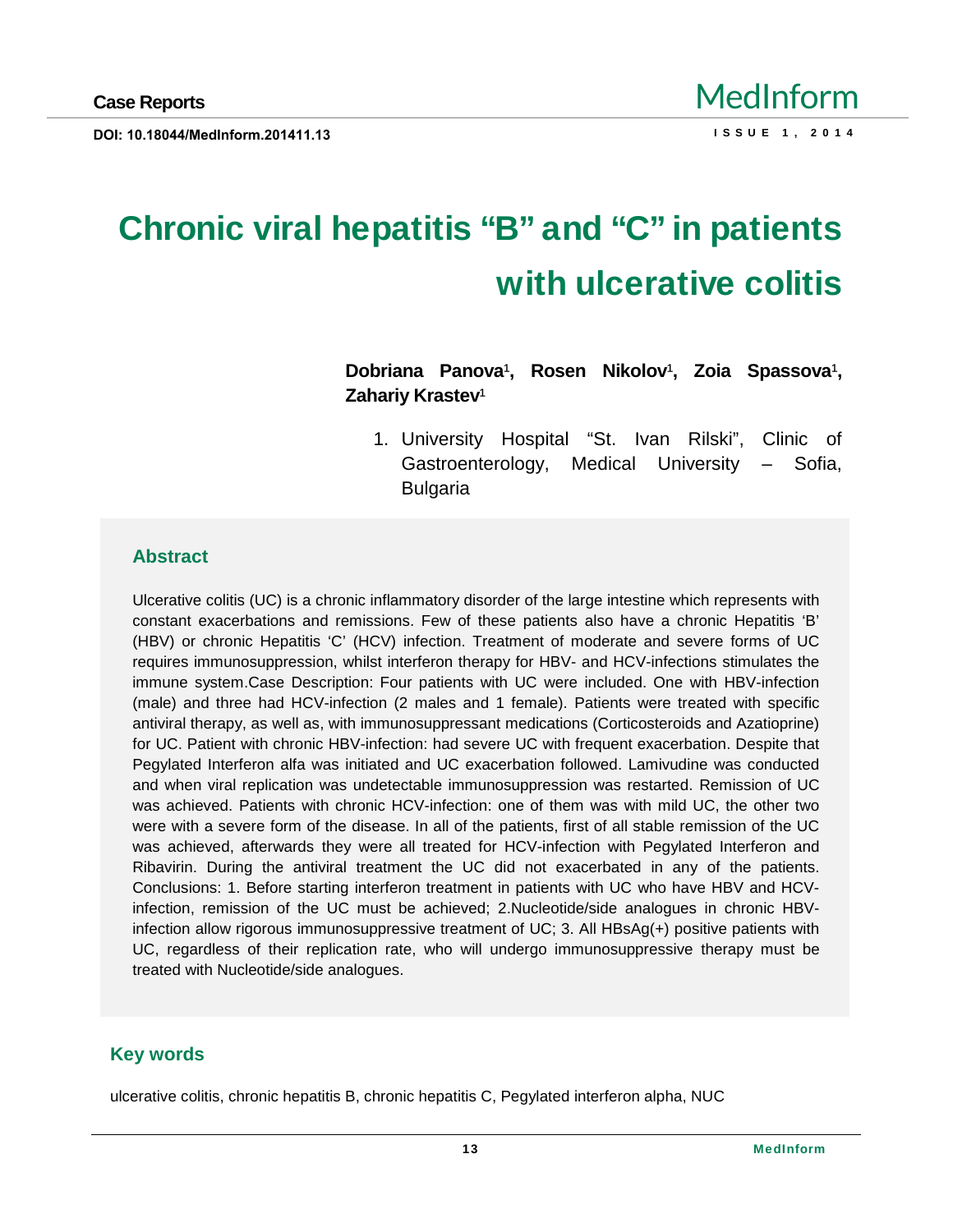# **Background**

Ulcerative colitis (UC) is a chronic immune mediated inflammatory disorder of the large intestine (1) which represents with constant exacerbations and remissions. The rectum is always affected spreading from the distal to the proximal colonic segments. The etiology is currently unknown. Chronic, uncontrolled mucosal inflammation is observed (2).

Traditional immunosuppressors, mainly azathioprine, methotrexate and cyclosporin, represent an important therapeutic option for patients with moderate and severe UC (3, 4).

However, few of these patients also have a chronic hepatitis "B" (HBV) or "C" (HCV) infection (5). Immunosuppresive therapy can be associated with a number of severe adverse events, including reactivation of viral hepatitis infection (6, 7) or worsening of active chronic HBV or HCV infection.

As part of the multifactorial etiology of UC, immune disturbances and imbalance are discussed, while chronic HBV and HCV are infections that have immune pathogenesis (8). Thus, immunosuppressive therapy can worsen the course of chronic HBV and HCV infections, whilst immunomodulatory drugs used to cure HBV and HCV can deteriorate UC.

Patients who have both active UC and chronic viral hepatitis are a therapeutic problem. Pegylated interferon alpha (peg-IFN) therapy for HBV- and HCV-infections stimulates the immune system and may exacerbate UC.

# **Case Description**

We present 4 clinical cases of patients with ulcerative colitis and chronic HCV and HBV infections.

**Case number 1:** 30 years old male with mild ulcerative colitis, diagnosed in 2005. The disease affected rectum and sigmoid colon. He had less than one exacerbation per year. He received maintenance therapy with Mesalazine 3 grams/daily. During the active phase of the disease he received corticosteroids with maximum dose of 40 mg/daily, which were then tapered and stopped, Methronidazole 500mg/twice daily and Ciprofloxacine 400mg/ twice daily.

In the year 2007 HCV-infection - genotype 1 was found. Liver biopsy was performed showing chronic active hepatitis. The patient underwent one year treatment with peg-IFN and Ribavirin. When this therapy was started the UC was in remission. The patient had sustained virological response and no deterioration of UC was observed during peg-IFN treatment.

**Case number 2:** a 61 years old female with long-standing (more than 15 years), severe UC. She had a chronic active course of the disease. She was treated with high doses of Cortocisteroids during the severe flares and kept on low doses in order to sustain remission. She received Mesalazine 3 grams/daily constantly. The patient underwent colectomy which resulted in long lasting remission.

The patient also had long-standing HCV-infection, genotype 1. The liver biopsy revealed chronic hepatitis progressing to liver cirrhosis.

After the colectomy, when the UC was under control, the patient received one year therapy with peg-IFN and Ribavirin. No exacerbation of the bowel disease occurred during the anti-viral treatment.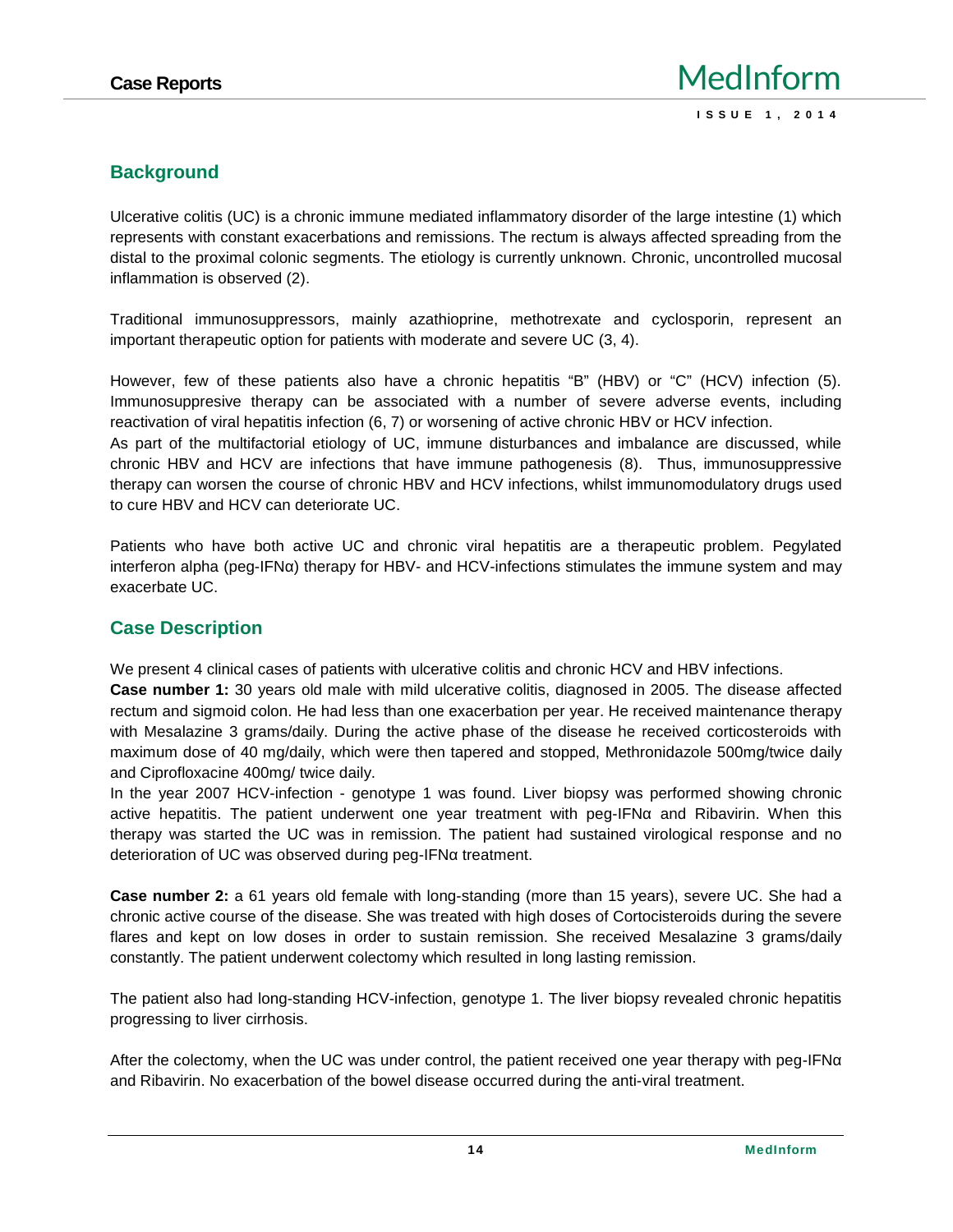**Case number 3:** a 43 years old male diagnosed with severe UC in 2003, spreading to the splenic flexure of the bowel. The patient had 2-3 flares per year in the first years after he was diagnosed. He was constantly treated with Mesalazine 3 grams/daily. During the exacerbations he received Corticosteroids and antibiotics.

The patient also had chronic active hepatitis C. Initially, he received only supportive therapy because of the active UC. After 8 months of remission of the bowel disease, the patient started peg-IFN and Ribavirin and continued it for 1 year (genotype 1). No exacerbation of UC was registered for this period. Sustained virological response was achieved.

Azathioprine was added as a maintenance therapy for the UC.

**Case number 4:** a 44 years old male with severe UC, diagnosed in 2007. The patient had frequent exacerbations. The disease affected the left colon. The patient had been diagnosed with chronic HBVinfection in 1988, with liver histology showing high grade activity. Because of the viral infection, the UC was treated with antibiotics during the exacerbations, Mesalazine constantly and Azathioprine for a short term. Peg-IFN treatment of HBV-infection was tried for 10 months but no response was achieved and deterioration of UC occurred. Lamivudine therapy was started for the HBV-infection, when HBV-DNA was undetectable, Azathioprine was added as a maintenance therapy for UC and a long-lasting remission was observed.

# **Discussion**

These cases demonstrate that when UC is in remission peg-IFN can be given in order to treat HBV or HCV infection. Several reports suggest that the presence of inflammatory bowel disease is not a contraindication for interferon-alpha-based treatments (9, 10). One randomised placebo-controlled trial of peg-IFN in patients with active ulcerative colitis concluded that peg-IFN is a safe but not effective treatment for these patients (11).

However, several reports revealed that treatment of chronic viral hepatitis with peg-IFN with or without Ribavirin was related with the onset of clinically and histologically confirmed acute colitis (12, 13, 14, 15). The result of another study (16) conducted in Crohn's disease (CD) patients with HCV-infection indicate that peg-IFN and Ribavirin for chronic hepatitis C is effective in patients with CD. Despite an increase in the number of loose stools in some patients, therapy was well tolerated and severe exacerbations were not registered. Patients with an increasing number of stools responded to short-term glucocorticoid therapy.

Interferon-based antiviral therapy affects UC activity. IFN-alpha is an immunoregulatory cytokine and has proinflammatory effects by stimulating a Th-1 response, which leads to IFN- and interleukin-2 production (17). As a result antiviral HCV treatment with peg-IFN may induce CD and UC activity. As mentioned before, inflammatory bowel disease flares are described in patients under peg-IFN treatment (12, 13, 14, 15). Anyhow, other investigators observed no increase in CD activity during treatment with peg-IFN with or without Ribavirin (18).

For HCV treatment oral, interferon-free regimens are expected in the near future. These novel drugs do not influence the immune system, act directly on viral replication and treatment duration is relatively short.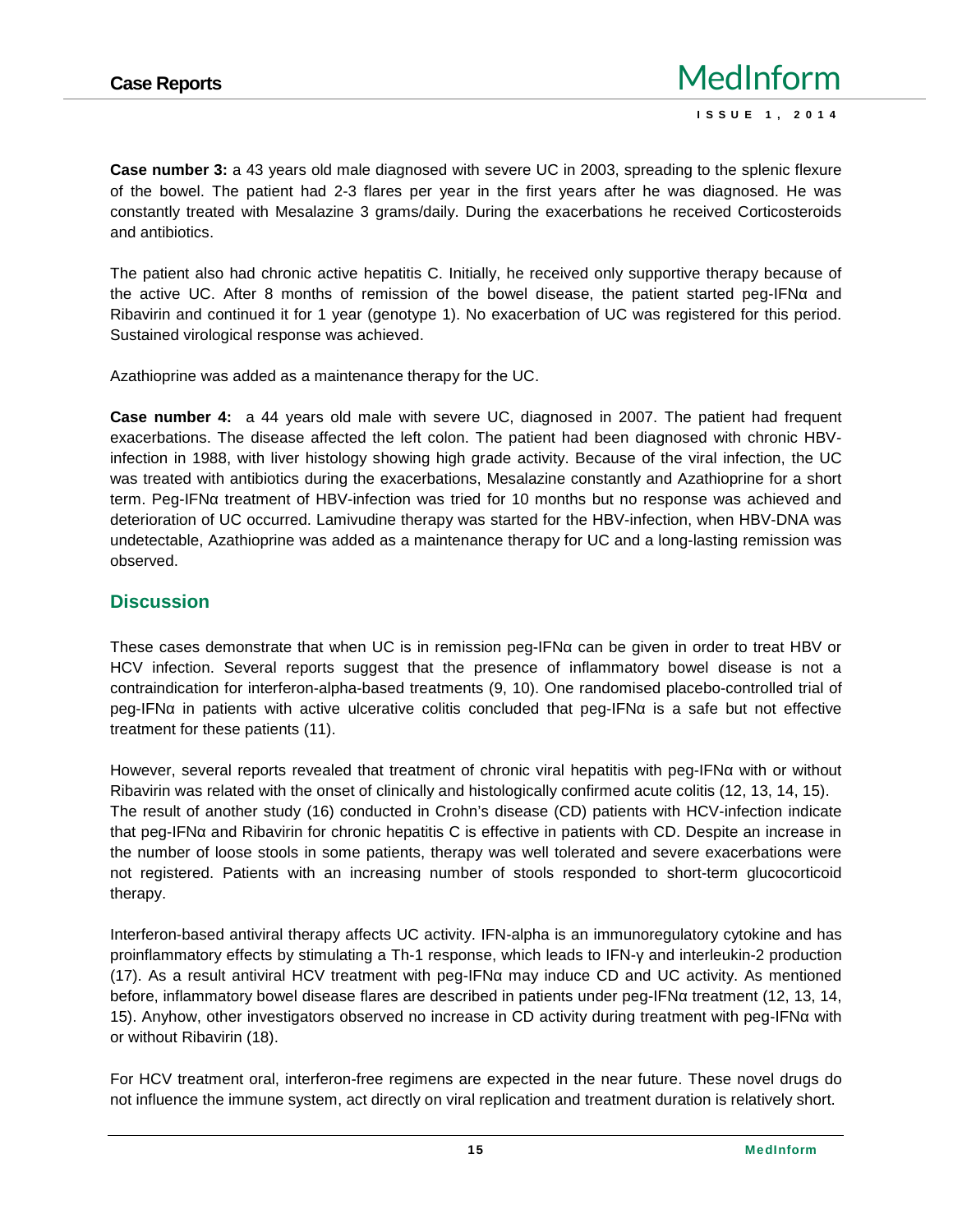Chronic HBV-infection in UC patients is best treated with nucleotide/side analogues because the mechanism of action does not involve immune stimulation, thus there is no exacerbation of UC. They inhibit directly the viral replication. Several nucleotide/side analogues for HBV exist. The best are Tenofovir and Entecavir. A major drawback is that this class of drugs has to be taken constantly. If therapy is interrupted, viral reactivation occurs, in some cases resulting in severe hepatic failure and death (8).

To prevent HBV reactivation nucleotide/side analogues must be used in patients who are HBsAg+ inactive carriers but have to undergo immunosuppression with anti-tumor necrosis factor antibodies. HBV reactivation has ranged from self-limiting anicteric relapse to severe hepatitis, up to liver failure and death (19). On the other hand, the effect of conventional immunosuppressive drugs does not appear to be associated with high risk of HBV reactivation. Only three cases of reactivation, which resulted in hepatic failure, with two of them during conventional immunosuppressive therapy, such as prednisolone and/or azathioprine, are reported in the literature (20, 21). Patients undergoing double immunosuppression are at a higher risk of reactivation which usually occurs after more than one year of treatment (22). As preventive measures, all IBD patients should be screened for HBV markers at diagnosis and those who are positive for the hepatitis B surface antigen should receive antiviral prophylaxis before undergoing immunosuppression. Those who are negative should be vaccinated.

## **Conclusion**

- 1. Before starting interferon treatment in patients with UC who have HBV and HCV-infection, remission of the UC must be achieved;
- 2. Nucleotide/side analogues in chronic HBV-infection allow rigorous immunosuppressive treatment of UC;
- 3. All HBsAg-positive patients with UC, regardless of their replication rate, who will undergo immunosuppressive therapy, must be treated with Nucleotide/side analogues.

### **References**

1. Freeman HJ. Developments in the treatment of moderate to severe ulcerative colitis: focus on adalimumab. Ther Clin Risk Manag 2013;9:451–456.

2. Johannes M, Sturm A. Current treatment of ulcerative colitis. World J Gastroenterol 2011;27:3204–3212.

3. Dignass A, Van Assche G, Lindsay JO, et al. The second European evidence-based Consensus on the diagnosis and management of Crohn's disease: current management. J Crohn's Colitis 2010;4:28–62.

4. Caprilli R, Angelucci E, Cocco A, et al. Appropriateness of immunosuppressive drugs in inflammatory bowel diseases assessed by RAND method: Italian Group for IBD (IGIBD) position statement. Digest LiverDis 2005;37:407–417.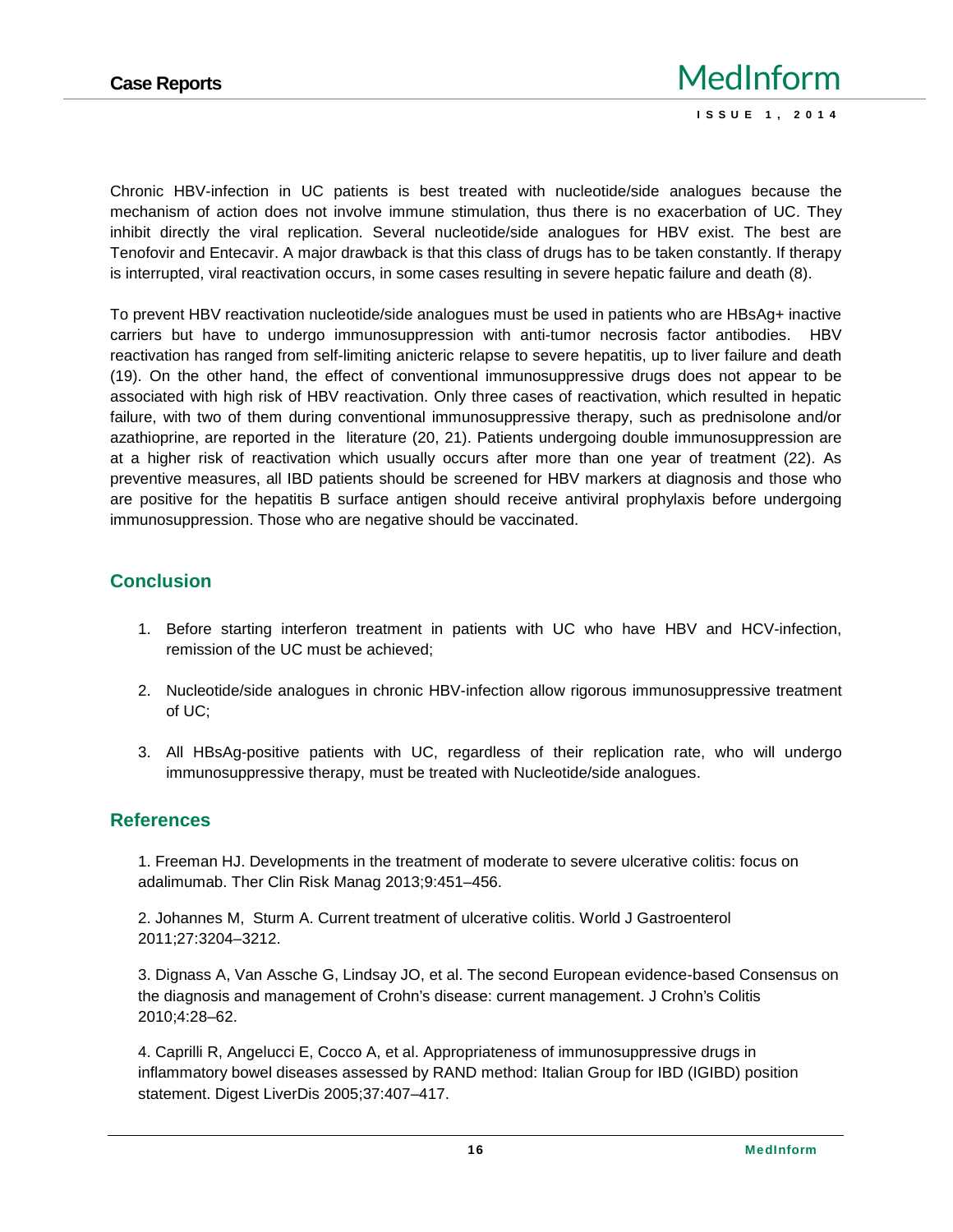5. Loras C, Saro C, Gonzalez-Huix F, et al. Prevalence and factors related to hepatitis B and C in inflammatory bowel disease patients in Spain: a nationwide, multicenter study. Am J Gastroenterol. 2009;104:57-63.

6. Beaugerie L, Brousse N, Bouvier AM, et al. Lymphoproliferative disorders in patients receiving thiopurines for inflammatory bowel disease: a prospective observational cohort study. Lancet 2009; 374:1617–1625.

7. Rahier JF, Ben-Horin S, Chowers Y, et al. European evidence-based Consensus on the prevention, diagnosis and management of opportunistic infections in inflammatory bowel disease. J Crohn's Colitis 2009;3:47–91.

8. Feldman M, Friedman L, Brandt L et al. Sleisinger and Fordtran's Gastrointestinal and Liver disease. Publisher: Saunders Elsevier 2010 book.

9. Cottone M, Magliocco A, Trallori G, et al. Clinical course of inflammatory bowel disease during treatment with interferon for associated chronic active hepatitis. Italian Journal of Gastroenterology 1995;1: 3–4.

10. Bargiggia S, Thorburn D, Anderloni A, et al. Is interferon- therapy safe and effective for patients with chronic hepatitis C and inflammatory bowel disease? A case-control study. Alimentary Pharmacology & Therapeutics 2005;22:209–215.

11. Tilg H, Vogelsang H, Ludwiczek O, et al. A randomised placebo controlled trial of pegylated interferon in active ulcerative colitis. Gut 2003;52:1728-1733.

12. Yamamoto Y, Sakatani N, Yano S. Interferon induced IBD-like acute colitis—two cases of patients with chronic active hepatitis. Nippon Shokakibyo Gakkai Zasshi 1995;92:1293–1296.

13. Mavrogiannis C, Papanikolaou I, Elefsiniotis I, et al. Ulcerative colitis associated with interferon treatment for chronic hepatitis C. Journal of Hepatology 2001;34: 964–965.

14. Villa F, Rumi M, Signorelli C. Onset of inflammatory bowel diseases during combined -interferon and ribavirin therapy for chronic hepatitis C: report of two cases. European Journal of Gastroenterology & Hepatology 2005;17:1243–1245.

15. Sprenger R, Sagmeister M, Offner F. Acute ulcerative colitis during successful interferon/ribavirin treatment for chronic hepatitis. Gut 2005;54:3:438–439.

16. Scherzer TM, Staufer K, Novacek G, et al. Efficacy and Safety of Antiviral Therapy in Patients With Crohn's Disease and Chronic Hepatitis C. Aliment Pharmacol Ther 2008;28:742-748.

17. Tilg H. New insights into the mechanisms of interferon alfa: an immunoregulatory and antiinflammatory cytokine. Gastroenterology 1997;112:1017-21.

18. Abdelmalek MF, Liu C, Valentine JF. Successful treatment of chronic hepatitis C with pegylated interferon, ribavirin, and infliximab in a patient with Crohn's disease. Am J Gastroenterol 2007;102: 1333-1334.